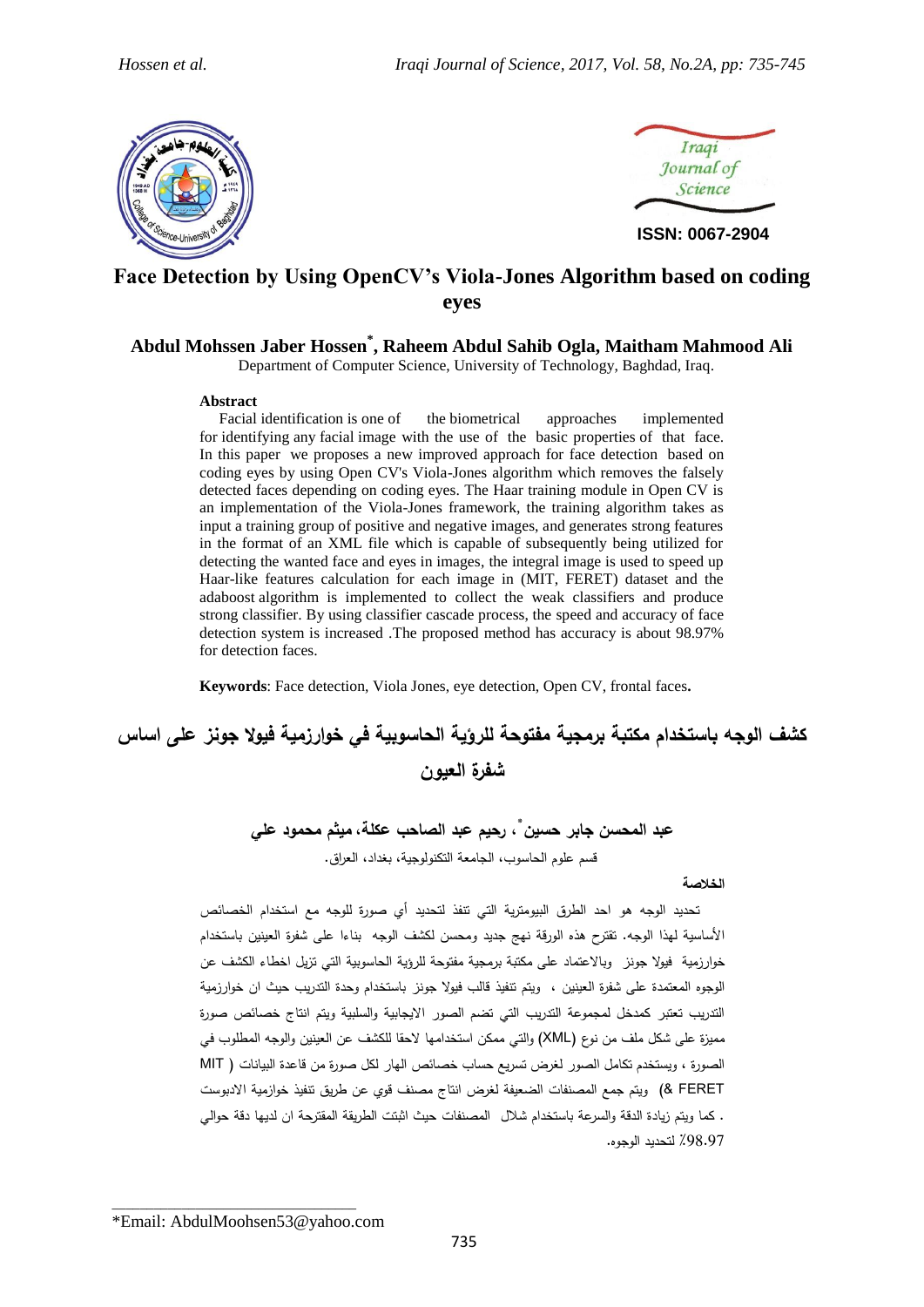#### **Introduction**

 Face detection in images and video sequences has become an important part of the recognition. For face recognition, detection is must be done when multiple faces are present in an image. The correct suited face detection is still in demand since false identification leads to wrong face detection and wastage of computational power as well as time. Several face detection techniques are available like hidden markov models, neural networks, and optical flow to Haar cascade classifiers. The Viola-Jones algorithm used by most of researcher based on Haar cascade classifiers [1]. Open CV is the open source computer vision library by Intel. It has several implemented and optimized algorithms of image processing usage. One of the most popular algorithms is Viola-Jones algorithm which is capable of detecting face and objects. The Viola-Jones method was given by Viola and Jones in the year 2001 and has been improved several times. Faces can be detected by using the integral image to calculate feature extraction [2-6].

# **Related Work**

 Many authors have worked on various methods for face detection. One of them is the eigen faces method which is used by several authors. Neural networks and artificial neural networks are also extensively used. Improvements in Viola Jones have also made [4]. For false positives filtering, Alpika et.al gives an insight about various colour spaces that can be used for filtering the wrong face detections and specify the skin colour ranges as well [6]. For detection of the faces through eyes, Wong et.al [7] gives information to evaluate the face length and breadth by various parameters and relationship between different parameters of the face.

 The hypothesis after the evaluation of the detection object scheme introduced by Viola and Jones was improved by these authors [8, 9]; this hypothesis makes it possible to train the classifier for finding objects that are partially occluded. The explanation is possible to progress the hit rate of the classifier in the partial occlusions presence by training the classifiers with occluded examples.

#### **Object detection framework**

 One of the first methods suggested by Viola and Jones in 2001 to provide object detection at very rapid rates [1]. It is the method for fast and correct object detection by the use of adaboost machine learning. The main features of Viola-Jones algorithm are:

- 1. Integral image: Is required to fast detection of objects needs computation of Haar features, and to compute them an integral image is obtained using few operations per pixel. After this calculation, in constant time Haar features of any type can be computed.
- 2. The adaboost Learning algorithm, it created efficient classifiers from set of extracting relevant visual features. Learning must exclude a majority of features available in the image for fast classification. Critical features extracted by this algorithm while discarding all other unimportant features.
- 3. The cascade classifier which is concentrated on objects such as parts and discards the background as shown in Figure- 1. Cascade is a kind of mechanism that knows its region of interest and rejected areas are not likely to include any object. This is very fast in real time detection [10].



**Figure 1-**Haar cascade classifier**.**

# **Algorithm**

 For the sake of studying the algorithm in all its details, the beginning will be with the image properties for the task of classification:-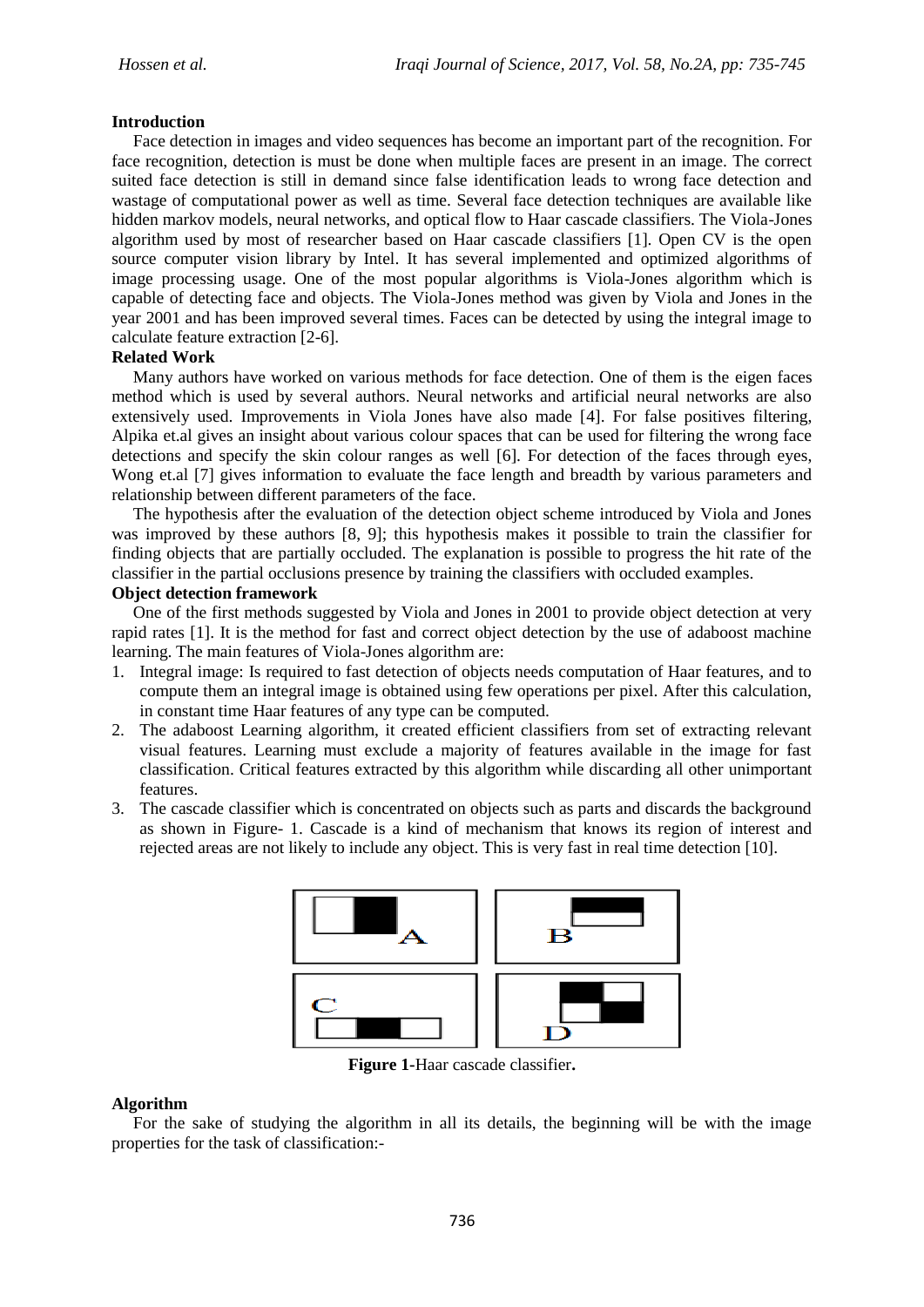#### **Haar-like features**

 The Viola-Jones algorithm utilizes Haar-like features, that is, a scalar item between the image and some Haar-like templates. All the more absolutely, let Img and Pn mean an image and a pattern, both of similar size  $G \times G$  [since the value of  $G=24$ ] the feature connected with pattern Pn of image Img is characterized by

∑ ∑ ( ) ( ) ∑ ∑ ( ) ( ) ( ) 

 To compensate the effect of different lighting conditions, all the images should be mean, and variance normalized beforehand. Those images with difference lower than one, having little information of interest in the first place, are left out of consideration.

### **Integral image**

 Rather than summing up every one of the pixels inside a rectangular window, this strategy reflects the utilization of total distribution functions. The recognized image IImg of Img can the contact details of as:

 ( ) { ∑ ( ) …..…………………................ (2)

Is so defined as that equation below:-

∑ ∑ ( ) ( ) ( ) ( ) ( ) ( )

Holds for all  $G1 \leq G2$  and  $G3 \leq G4$ .

 s a result, computing an image's rectangular local sum requires at most four simple operations given its integral image. Moreover, obtaining the integral image itself can be done in linear time: Setting  $G1 = G2$  and  $G3 = G4$  in (eq.3), find that:

Img  $(G1, G3) = \text{Hmg}$   $(G1, G3) - \text{Hmg}$   $(G1, G3 - 1) - \text{Hmg}$   $(G1 - \text{one}, G3) + \text{Hmg}$ (G1 − one, G3 − 1)…………………………………………………………………………………... (4)

#### **Features scaling**

 Scaling for Haar-like features has been used rather than scaling image sub-windows to get a highspeed detection system. The feature  $(1x2)$  where the white rectangle is above the black rectangle for the 24x24 sub-window matrix (x1 to x23, y1 to y23), this feature starts at the position x1,y1, sum the pixel in white rectangle and subtracted from the pixels amount of in black rectangle, then the first feature is obtained. All calculations are based on this classifier. After the scan, the whole 24x24 subwindow, this feature is scaled and moved to the next feature size, which will be  $(1x4)$  in  $(x1, y1)$ position, the feature will keep increment in size. It will be (1x8), (1x16) and so on; it cannot exceed the size of sub-window. After a complete scanning of all the 24x24 sub-windows, another Haar-like feature is used in the same steps. For each sub-window  $24 \times 24$  images, feature (1x2) there are 43200 features, and the feature (1x3) where the black rectangle is the two weight rectangle as shown in Figure-1 (b)and(d)) category. For each sub-window  $(24 \times 24)$  image there are 27600 features while in feature (1x4) where there are two black rectangles and two Wight rectangles as shown in Figure -1(e)) category there are 20736 features, hence 162336 features in all.

#### **Feature Selection with AdaBoost**

For face detection, it assumes the type of f:  $R^{dn} \rightarrow \{-1,1\}$ , where 1 implies that there is a face and -1 the opposite and N is the number of Haar-like features removed from an image. Given the probabilistic weights, wg  $\epsilon R_+$  relegated to a training set mentioned up of n observation-label pairs (xi; yi).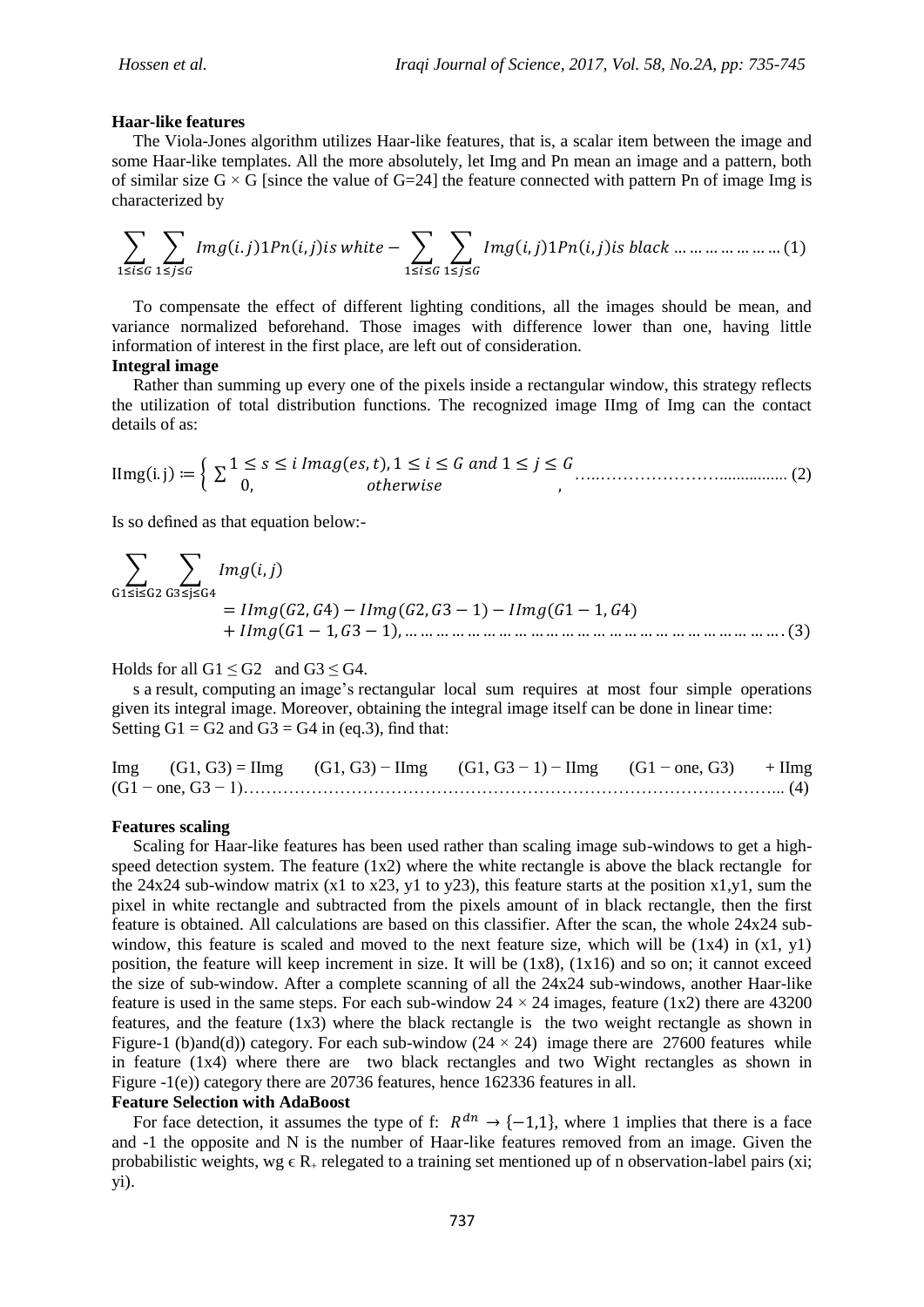∑ ( ) ( ) 

 The building block of the Viola-Jones face detector is a decision stump, or a depth one decision tree, parameterized by a feature f  $\epsilon$  {1; …, d}, a threshold t  $\epsilon$  R and a toggle to  $\epsilon$  {-1; 1}. Given an observation  $\beta \in \mathbb{R}^{dn}$ , a decision stump C predicts its label using the following rule:-

C (β)=  $(1 \pi_{f} \beta \geq t - 1 \pi_{f} \beta \leq t)$  to  $=(1 \pi_{f} \beta \geq t - 1 \pi_{f} \beta \leq t)1$  to  $=1 + (1 \pi_{f} \beta \leq t - 1 \pi_{f} \beta \geq t)1$  to  $=1 \in \{-1;$ 1}; ……………………………………………………………………………………..………..…. (6)

Where  $\pi f$  β is the feature vector's f-the coordinate. Envision a threshold put some place the genuine line, if the toggle is set to 1, the resulting rule will pronounce an example  $\beta$  positive if  $\pi f \beta$  is higher than the threshold and negative otherwise. This permits us to evaluate the state's experimental error thereby selecting the toggle that fits the dataset better. Since margin:-

| | | | ( )

#### **Classifier Cascade**

The strong classifier classifies each sub-window. But we have a large number of robust classifiers. This makes the time of image processing long. To improve the detection time with efficient computation, a cascade of robust classifiers is used. The idea is to construct smaller and efficient classifiers based on the sub-windows within the input image. Here the strong classifier is assorted from the best classifier to the worst classifier. The best classifiers that have excellent features will reject the negative sub-windows, rotation and noise. Additional negative sub-windows, rotation and noise are eliminated by subsequent layers called "stages" while requiring additional computation. Each stage contains classifiers. In this project, 20 stages of the cascade that are produced by Open CV and (MIT, FERET) dataset have been used, started from the stronger classifiers and ended with weaker classifiers. For this reason, the number of sub-windows supposed to be reduced rapidly after several stages of processing and this gives a good accuracy and less processing time.

 In each stage, Haar-like features of the sub-window are calculated, then these functions are compared to the threshold to see if it is a face or not.

 The threshold value is taken from the strong classifier. Also, it is possible to adjust this threshold till obtaining the face. If features satisfied the threshold condition, the sub-window goes to the next stage of the cascade to do the same process. If features do not deal with the threshed condition in any stage, the sub-window is rejected. If sub-window passes all cascade stages, the sub-window is indicated as the face image.

 The classifier cannot be trained for every tilt faces. It is observed that eyes are always present whether the face is frontal or tilted.

 Viola-Jones is capable of detecting the eyes through both eyes classifier produced by OpenCV. First, the average eye width and average eye distance are calculated with the help of already detected actual faces. After detecting the tilted faces classifier produced by Open CV, the following parameters are used for detection of eyes classifier produced by OpenCV and forming the region of interest for faces as shown in Figure- 2 that show. For these distances, the following equations are used:

| Where. |  |
|--------|--|

 $Hface = height of the face$ 

Deye  $=$  distance between eyes h eye  $=$  height of eyes

 $weye = width of eyes$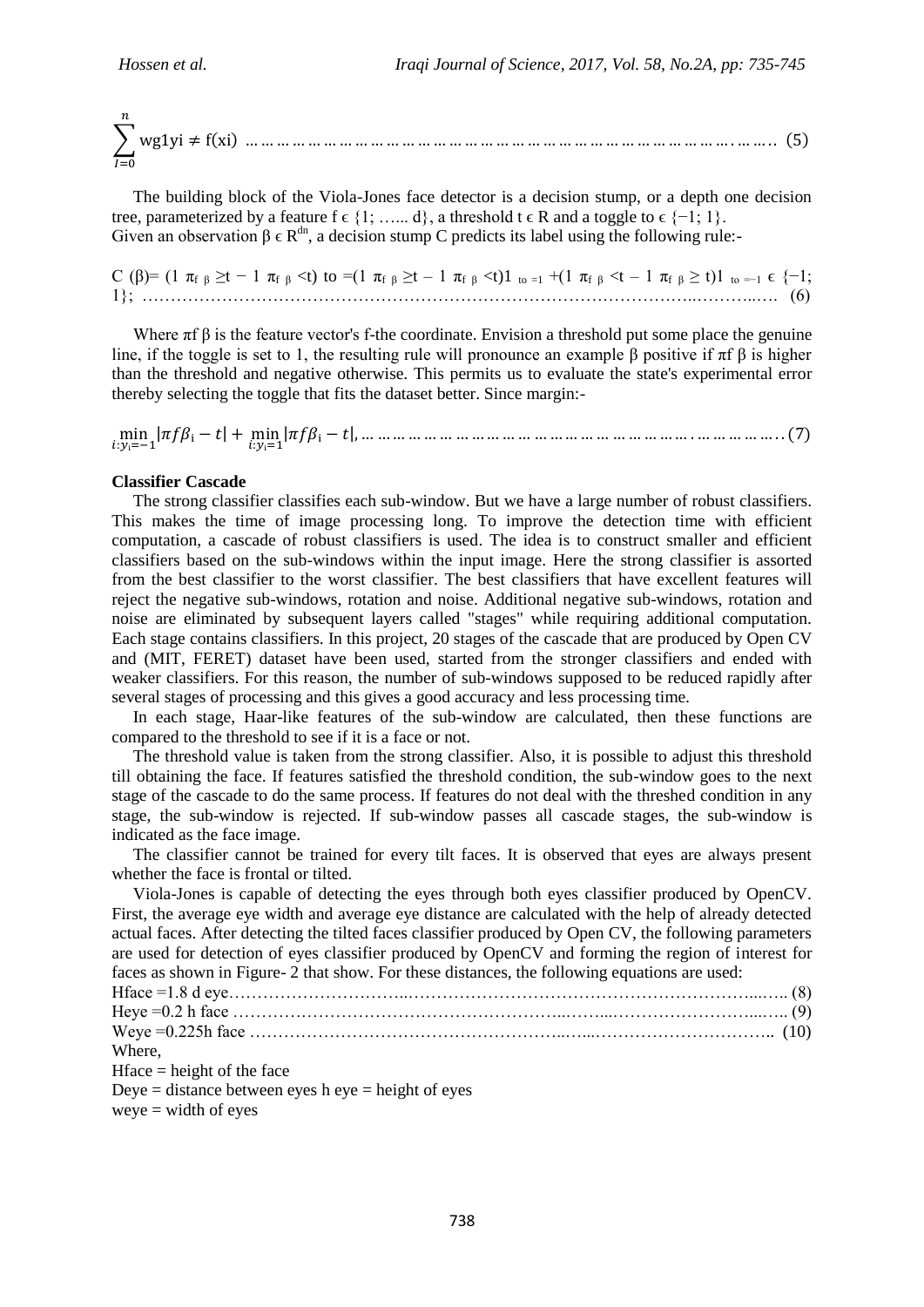

**Figure 2-** Variable Description

 All the correctly detected faces have almost similar length and breadth of eyes. Thus, to take the average value for both the width of eyes as w Avg and a distance between eyes as d Avg are calculated by using equation (11).

 ∑ ( )

 Let the distance between eyes are deye, the average distance between eyes are davg and width of the eyes is weye. For both eyes in the image, if the respective value of deye and wavg are such that: For double eye face detection:

davg / 2 < deye < 2 \* davg …………………………………………………………….….……… (12) In the images, it is seen that the eyes in the picture are of almost same sizes. Thus, for each eye the equations (8), (9) and (10) are used to calculate values of weye and deye. All those eyes whose parameters do not satisfy equation (12) are considered outliers, which either have the very large size or are very small. Therefore, all the eyes, which were less than twice these averages and greater than half of these averages, were only selected. It removes `falsely detected eyes if their value does not lie between. Thus, the Euclidean distance between  $(x_1, y_1)$  and  $(x_2, y_2)$  is calculated as:

$$
Dist = \sqrt{(x_1 - x_2)^2 + (y_1 - y_2)^2}
$$
 (13)

# **Proposed System**

The proposed methodology is focused on the detection of faces based on coding eyes. First, there are two stages to the implementation. To accomplish this task, two steps the first stage is Open CV Haar training module: The implementation of the Viola-Jones framework was Haar training module in Open CV. The input is a training set of positive and negative images takes as in the training algorithm, and creates a strong features in the image of a XML file that can next be used to detect the goal object (face and eyes) in images since training preparation stage creates a strong classifier for face detection system this stage uses the Haar-like features that are extracted from each image in training database. To increase the speed of the scheme, the integral image representation is utilized to high speed Haar-like features calculation for each image in (MIT, FERET) dataset and the adaboost machine-learning algorithm is used to collect the weak classifiers and produce strong classifiers while the evaluation stage: uses the strong classifier to implement face detection system. To detect face and eyes, the Viola and Jones front face detection algorithm has been used, the Viola and Jones eyes detection and the Viola-Jones eyes with class's detection. By using classifier cascade process, the speed and accuracy of face detection system are increased as shown in Figure- 3 that show the open CV classifier. The database that used in this work was the MIT Media Laboratory's database of more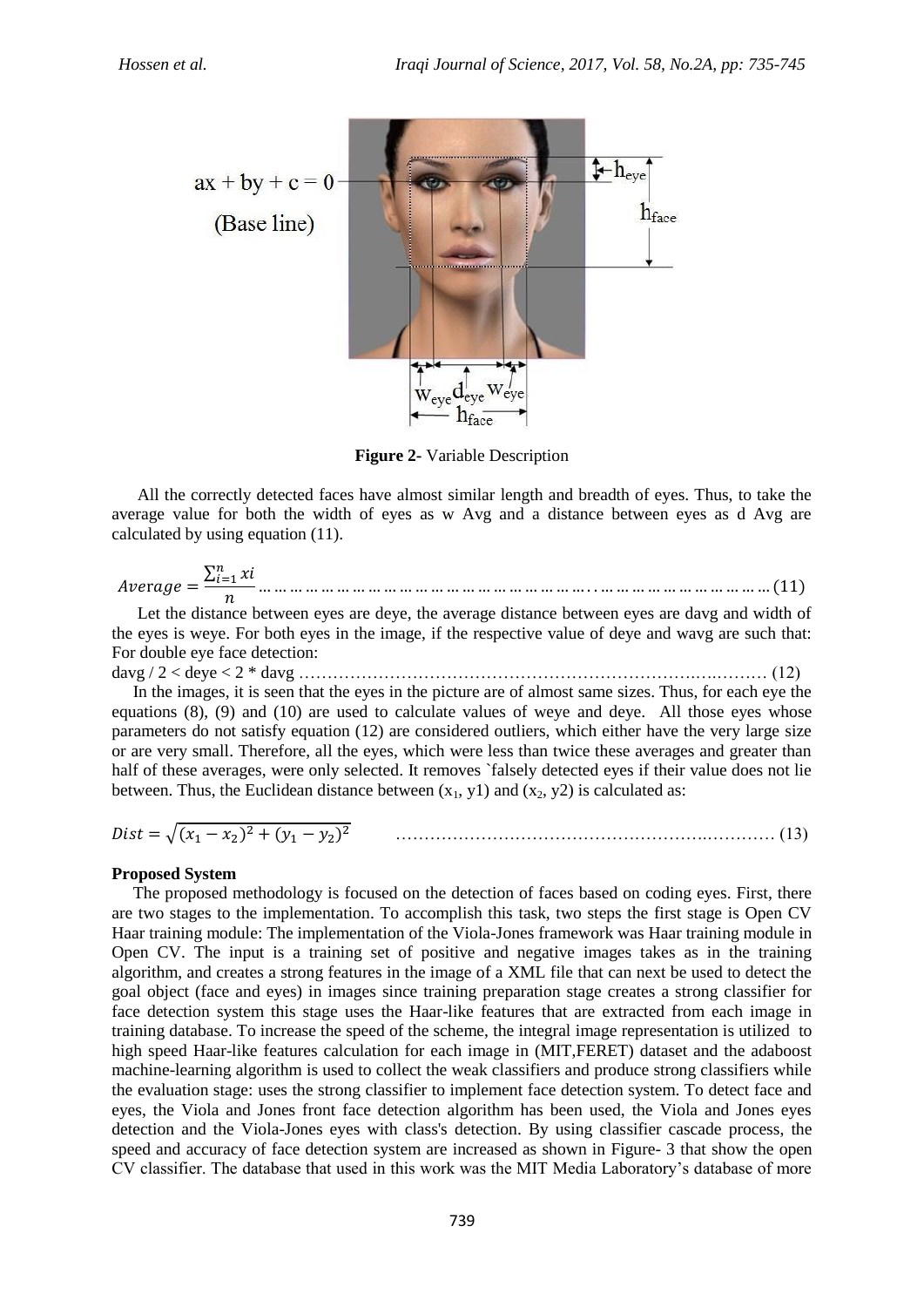than 7000 images and The FERET database is a standard[citation needed] dataset used for facial recognition system evaluation.



**Figure 3-** Flow chart the open CV classifier.

# **Implementation of Viola-Jones algorithm to detect face based on coding eyes**

Now through the eye detection following are the further steps: Step 1: Eyes detected in already detected faces and step 2: Detection of eyes.as shown in Figure- 4.



**Figure 4-** Eyes detected in already exposed faces.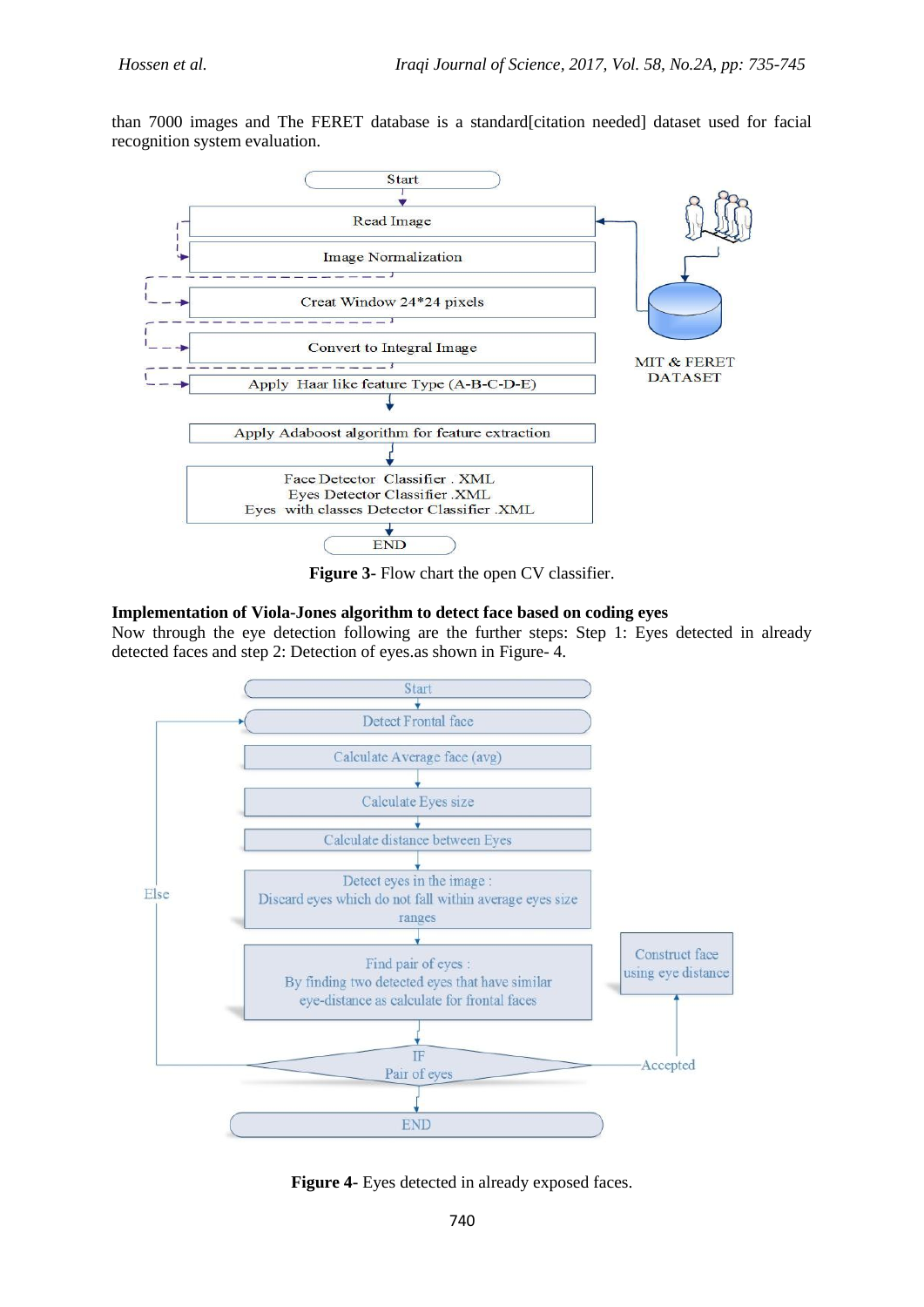And the algorithm (1) represents the detection of eyes in already exposed faces as seen below: **Algorithm (1): Eyes detected. Input** : read image file **Output**: Eyes detected in already detected faces **Step 1**: The coordinates for all the faces previously detected were stored. **When** these eyes were detected, they were first checked for their presence Inside the coordinates of the face (see  $(14)$  &  $(15)$ ). All the eyes of existing detected faces are considered for the algorithm. **If**  $(p1, q1)$  and  $(p2, q2)$  are coordinates of the face and  $(r1, s1)$  and (r2, s2) are coordinates of the eyes, (eyes are present inside the face) **Then**  $p1 < (r1 \text{ and } r2 \text{ both}) < p2$  (14)  $q1 < (s1 \text{ and } s2 \text{ both}) < q2$  (15) **Otherwise,** Eyes are Discarded (lie outside the face). **Step 2**: Detection of eyes. For the remaining eyes, compute the distance between the eyes by using (eq.13), and **If** that distance satisfies (eq.13), **Then** distance signifies that eyes are paired eyes of the face or not. **When** one eye is detected then, it is checked with other eyes for being a pair of eyes by their intermediate distance and near about same sizes.  **If** the two detected eyes are rectangles such that their topmost, leftmost points are  $(x1, y1)$  and  $(x2, y2)$ , **Compute** the distance between these two points using (eq.13).  **For** both eyes left  **If** (there is an eye with Euclidean distance between the eyes less than  $2 * day$  **Then,** Make these a pair. Remove all nearby eyes. **Then, Condition-1: Pair of eyes is found. Condition-1: For** each pair found, find the region of interest of face i.e. makes the Square, which represents the face?  **If** more than, one pair of eyes is formed like. 1.  $(x1, y1)$ ,  $(x2, y2)$ 2.  $(X1, y1)$ ,  $(x3, y3)$  … and so on **For all the pair of eyes:** The Region of interest (ROI) is constructed for all the pair of eyes, shown in (Figure- 5) as R1 and R2. The ROI is formed with taken min of  $x_1$ ,  $x_2 \& y_1$ , y2. The min(x) and min(y) is the starting point of the ROI; this rectangle is extended on both sides with the (eq.8) **Step3** : End.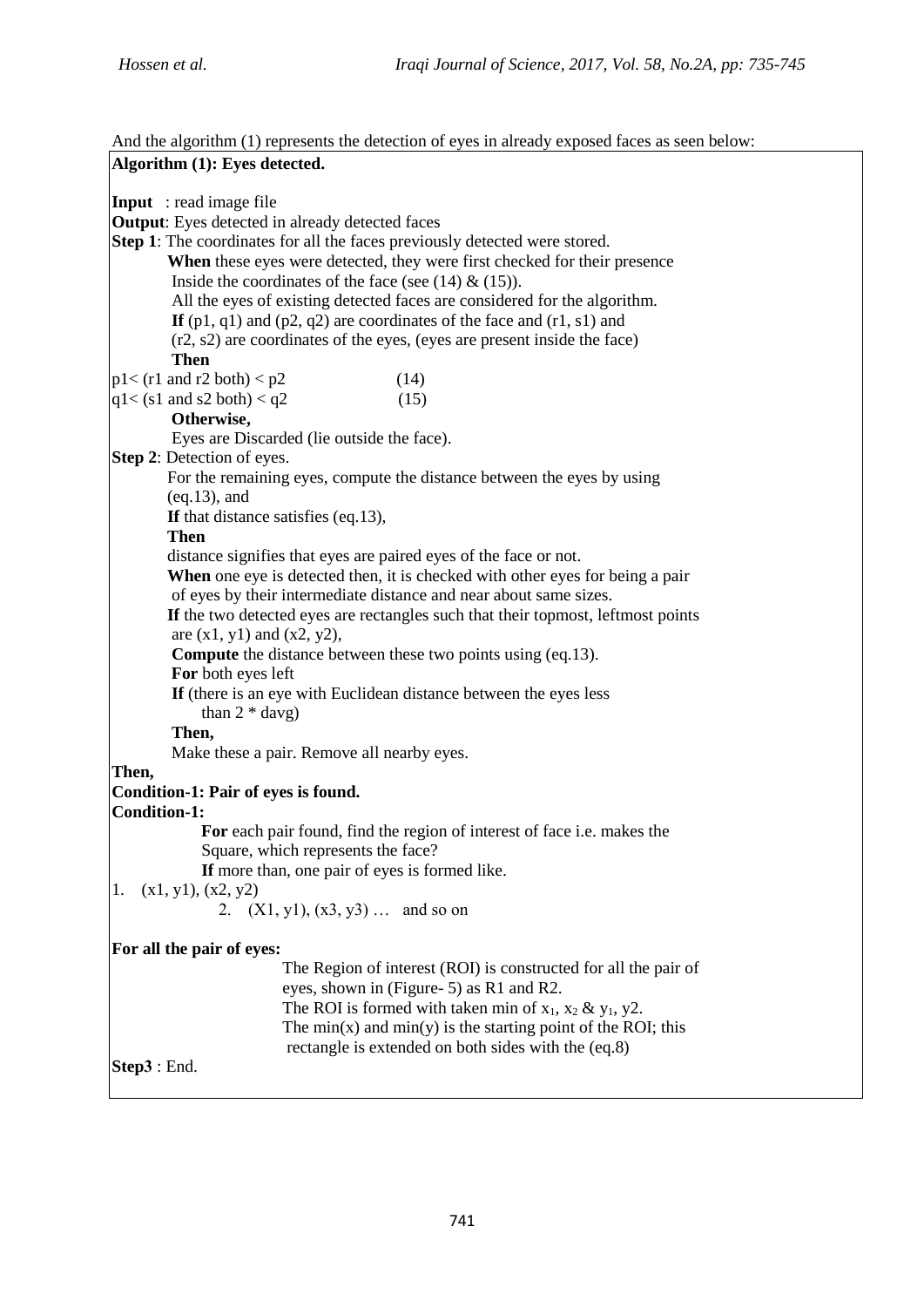

**Figure 5-** Make a pair of eyes for face detection.

# **Results**

# **A- The training and detection stage:**

 Ready training cascade of weak classifiers have been used to detect a human face based on coding eyes.

# **B- Haar-cascade Detection in Open CV**

 Here, we will manage with detection. Open CV already contains many pre-trained classifiers for face, eyes. Stored those .xml files in OpenCV/source/data/Haar cascades/folder. Then, the frontal face, eyes, and eyes with the class detector with OpenCV have been made.

 First, the required .xml classifiers were loaded for detecting the human face and eyes in front of the camera, and usually more than one shot per person is stored and more than an environment to increase the efficiency of the system, stored these images in the custom folder for images and store the images information in CSV file text.

 Presently the faces in the picture have been discovered. If faces are found, it gives back the places of detected faces as the rectangle  $(x, y, w, h)$ . When getting these areas, it is possible to make an ROI for the face and apply eyes detection on this ROI (since eyes are dependably on the face as a circle).As appeared in Figure- 6.



**Figure 6-** Haar-cascade detection in OpenCV.

Then the input image is loaded in the grayscale mode as illustrated in Figure- 7.



**Figure 7-**Shows input image in grayscale mode.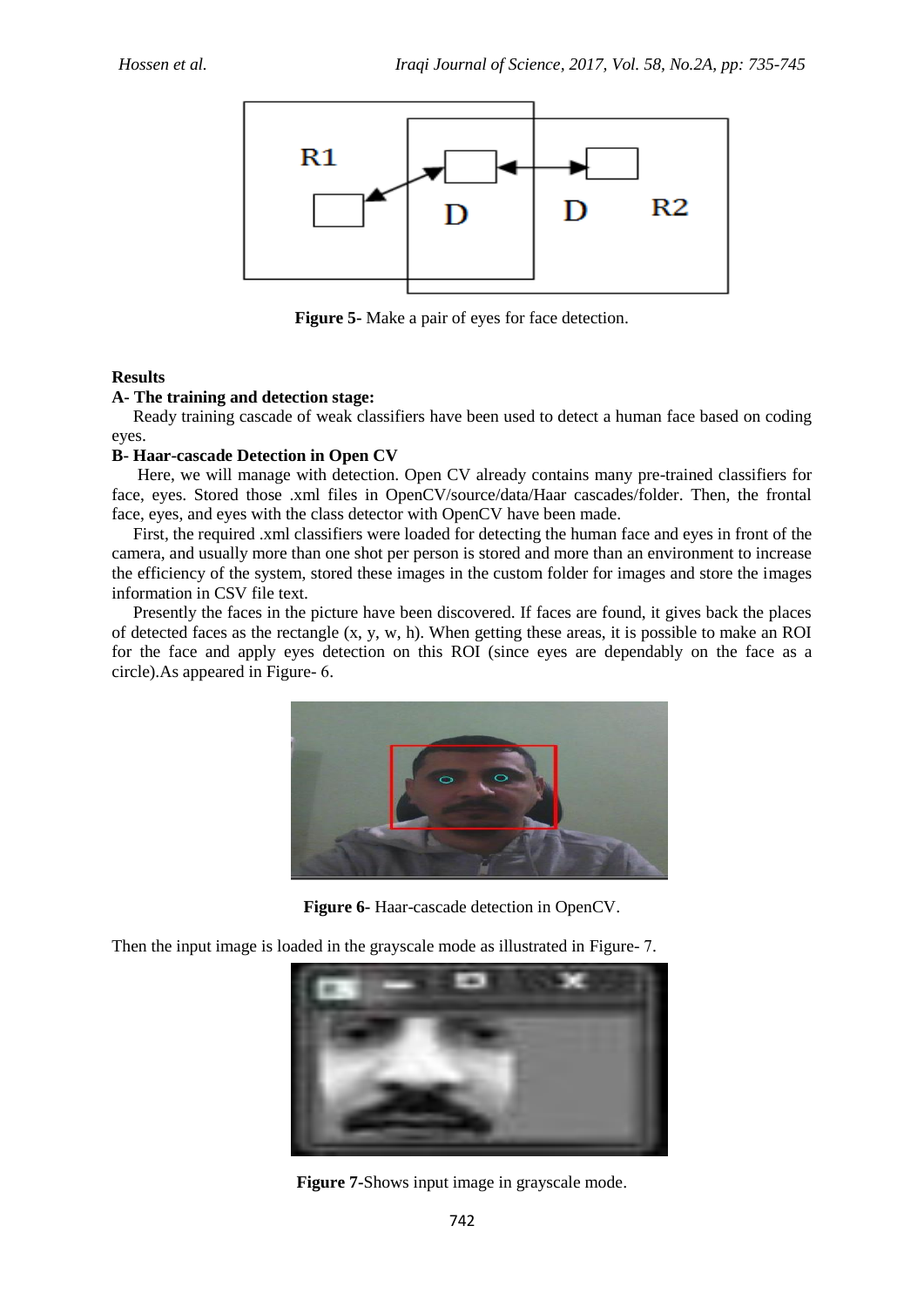After the open CV\_train cascade application has finished its work, the images are stored in folders; each folder has the name like the (id) of a person in the database. As shown in Figure- 8.



**Figure 8-** the database of person.

# **C. Training Database stage:**

 Database content from at least one table is composed. The table comprises of record (database) or more, and the record contains a field (field) or more. For instance, it's a specific individual record incorporates a few fields, for example, employee number - the employee - name of the employee title - Birthday degree - and email - phone number, and other information data stored in the database in an organized way, where the data bank (database) to encourage the handling and display information in the discovery and identification phase, and empower the client to include and alter them. As appeared in Figure- 9.

| г                        | c                             | <b>Contract</b>      |                           | $\mathbf{a} = \mathbf{a}$<br>$\sim$ $\times$ |                           |                          |                                                   |                                       |                        |
|--------------------------|-------------------------------|----------------------|---------------------------|----------------------------------------------|---------------------------|--------------------------|---------------------------------------------------|---------------------------------------|------------------------|
| MELENN,                  | Opera                         |                      | images.zip CSV_FILE.txt - |                                              | <b>A. Training Window</b> |                          |                                                   |                                       | <b>SCHOOL SECTION</b>  |
|                          |                               |                      |                           |                                              | <b>ID:</b>                |                          |                                                   |                                       |                        |
|                          |                               |                      |                           | -                                            | Hame:                     |                          |                                                   |                                       |                        |
|                          |                               |                      |                           |                                              | Age:                      |                          |                                                   |                                       |                        |
|                          |                               |                      |                           |                                              | Dirth:                    |                          |                                                   |                                       |                        |
|                          |                               |                      |                           |                                              | Nitzations                | Single<br>$\blacksquare$ |                                                   |                                       |                        |
|                          |                               |                      |                           |                                              | <b>Jubi:</b>              |                          |                                                   |                                       |                        |
|                          |                               |                      |                           | $\sigma$<br>ö                                | Job Addres                |                          |                                                   |                                       |                        |
|                          |                               |                      |                           |                                              | <b>Conail:</b>            |                          | <b>Annext</b>                                     | Deniste                               |                        |
|                          |                               |                      |                           |                                              | Address:                  |                          |                                                   |                                       |                        |
|                          |                               |                      |                           |                                              |                           |                          |                                                   |                                       |                        |
| ø<br>QuickTime<br>Player | eclipse.exe -<br>Shortcut (2) | images -<br>Shortcut |                           |                                              |                           |                          |                                                   |                                       |                        |
|                          |                               |                      |                           |                                              |                           | -<br><b>Address</b>      | $=$ $\frac{1}{2}$ and $\frac{1}{2}$<br><b>RAY</b> | Desktop <sup>19</sup> EN = 79 E al 40 | 10:19 PM<br>12/12/2006 |

**Figure 9-**training database of information stage**.**

 Table-1 shows the comparison of face detection accuracy for proposed algorithm for face detection and other method face detection that using the same dataset (MIT).

| <b>Face detection system</b> | <b>Accuracy</b> |
|------------------------------|-----------------|
| Yang et al.—FA[11]           | 89.4%           |
| Yang et al.—LDA[11]          | 91.5%           |
| Roth <i>et al.</i> [12]      | 94.1%           |
| Proposed algorithm           | 98.97%          |

**Table 1**- Comparison accuracy of face detection for proposed algorithm with other methods.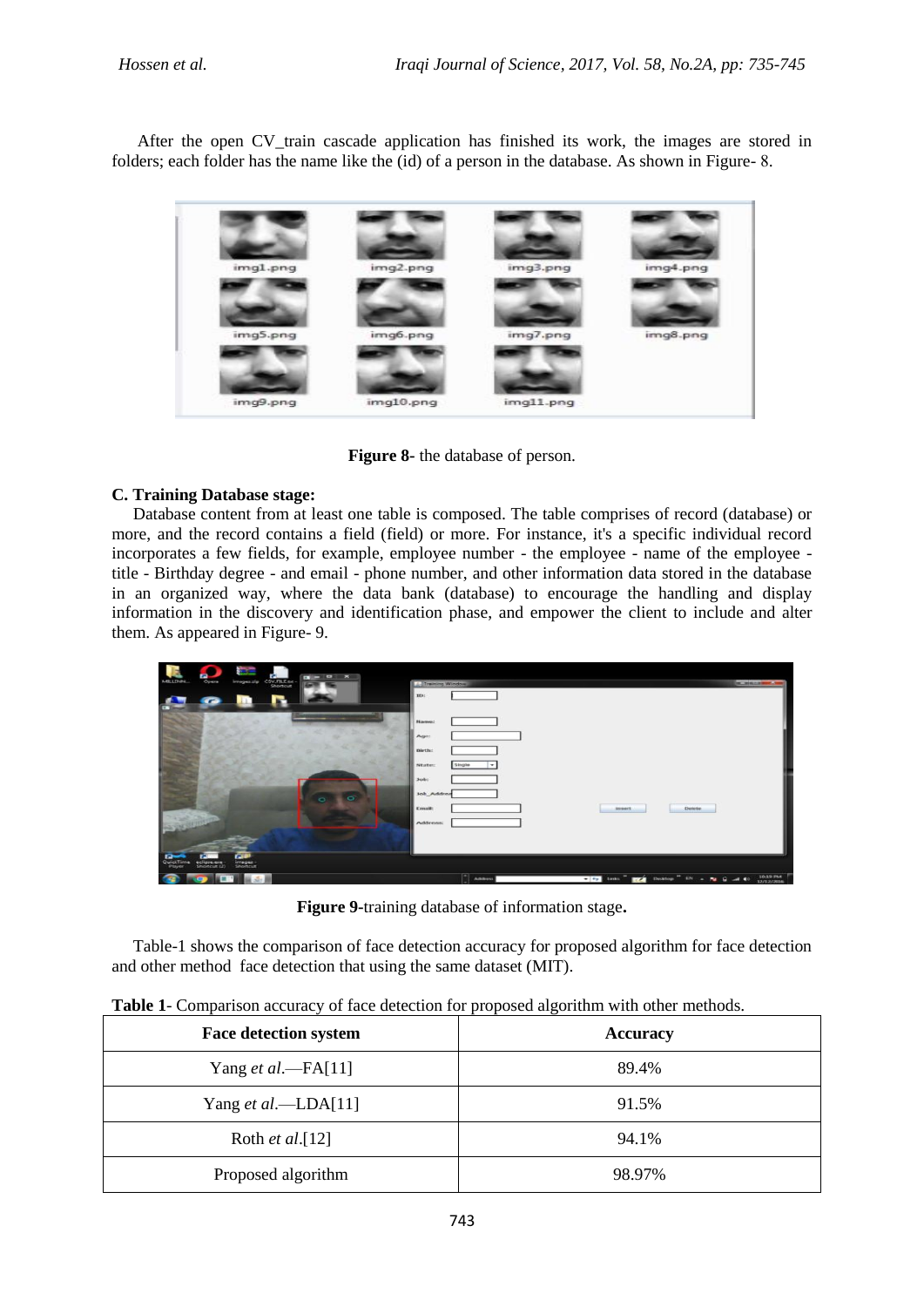Table-2 shows the comparison of face detection for viola-jones detection and proposed algorithm.

| <b>Criteria</b>            | <b>Viola&amp; Jones face</b><br>detection | <b>Proposed algorithm</b> |  |
|----------------------------|-------------------------------------------|---------------------------|--|
| <b>False Positive Rate</b> | 30.09346                                  | 0.954836                  |  |
| <b>False Negative Rate</b> | 8.09346                                   | 0.073577                  |  |
| <b>Accuracy</b>            | 61.81308                                  | 98.97158                  |  |

**Table 2-** Comparison of Face part Detection.

 The percentage is calculated by total faces detected by our algorithm/whole faces present. The algorithm achieved 90.89 % accuracy in face detection, detecting the faces depending on the specified distance from the camera.

 Here, the correct percentage becomes 98.97 % if the images are clear and eyes are correctly detected. Eyes play an important role for detecting front and faces because it reduces the false positive detected faces. On the other hand, the proposed design consumes less time and detects eyes accurately as shown in Table-3 and Figure-10 shows average time consumed by techniques and their face, eyes detection accuracy.

**Table 3-**Average time consumed and faces detection accuracy of test images.

| Average accuracy in image auto size | <b>Viola Jones</b> | <b>Hybrid design</b> |
|-------------------------------------|--------------------|----------------------|
| Average time consumed per image     | 1.467s             | s0.9067              |
| Face detection accuracy             | 60.12%             | %90.89               |
| <b>Eyes detection accuracy</b>      | 61.81%             | 98.97 %              |



**Figure 10-** Graph depicting Faces detection based on eyes.

# **Conclusions**

 In this work, Viola and Jones face detection system based on coding eyes based Haar-like classifiers have been presented that reduce calculation time and achieving high rate for detection by using an integral image is to compute Haar-like features.

 Fundamental picture is to register Haar-like elements. The image does not need to calculate multiscales. This is reducing the image processing for detecting the object. AdaBoost technique is used for feature selection. It is an efficient and aggressive technique for selection of Haar-like features. The system designer can use a very large set of Haar-like features for the learning process. Only a small set of Haar-like features are used to detect the face in real time. Constructing a cascade of classifiers technique is used to reduce computation time radically and improving detection rate. First cascade